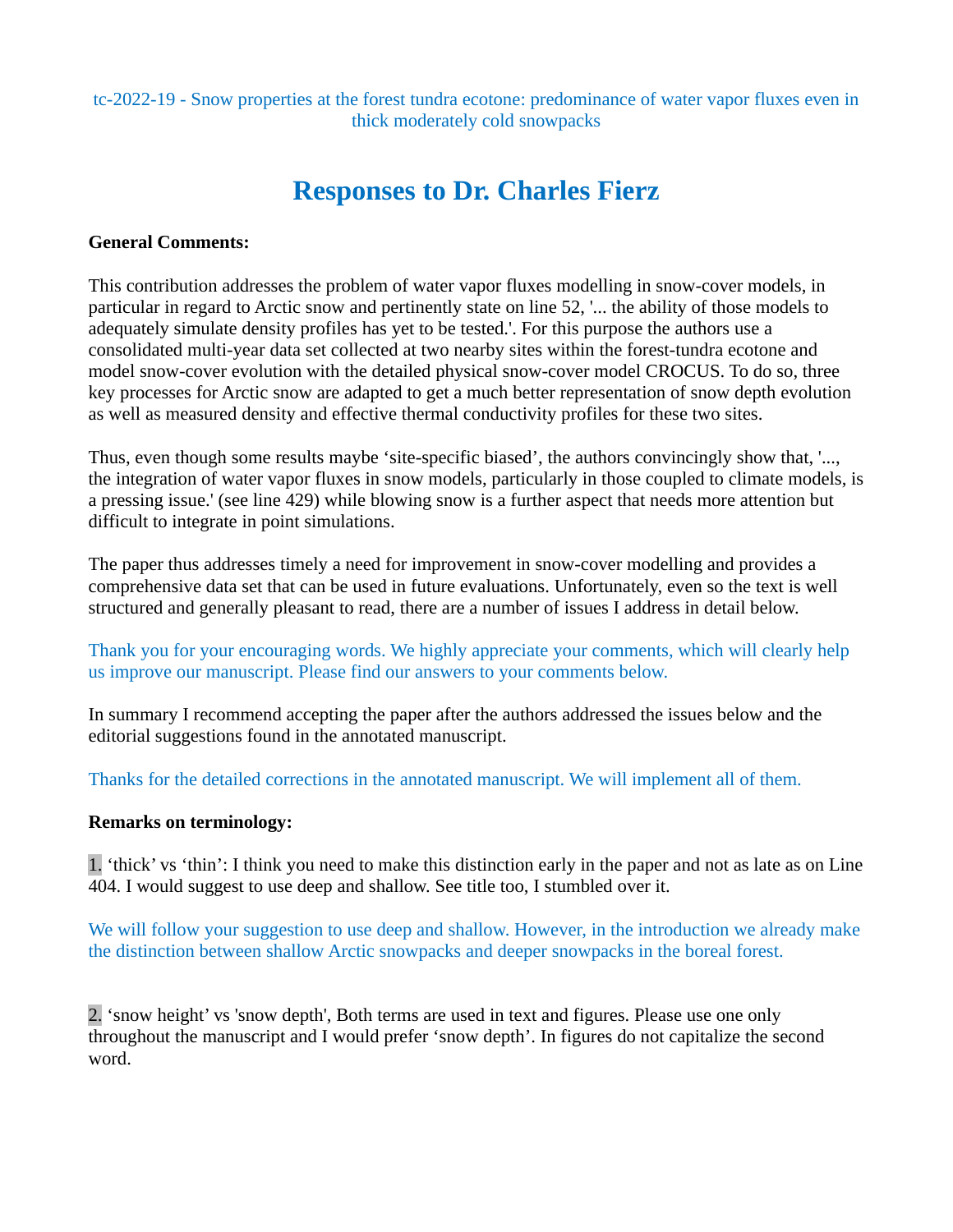Thank you for the remark, we will use only snow height in the manuscript. The reason for that is, that when you make a snowpit, you consider snow from the base and record the height of a layer of interest, not the depth.

3. Line 13: '*overburden weight*' I wonder whether 'overburden' would not suffice, or at least switch to 'overburden load'?

We will change all occurrences of 'overburden weight' to 'overburden'.

4. Line 203: '*years*' I would suggest to use consequently 'winter' throughout the manuscript, as done in the caption of Fig. 3 just below.

'Years' will be switched to 'winters' when applicable.

5. Lines 113 & 116: Consider switching from '*accuracy*' to 'uncertainty'.

We will change 'accuracy' to 'uncertainty' in L.113 and L.116.

### **Specific Comments:**

6. Throughout the text you use the term '*layer*' very loosely. While this term is clearly defined in the International Classification for Seasonal Snow on the Ground (ICSSG) [see also section 3.2.3, line 237] When reading '*layer*' here, it is often difficult to know what is meant. For example, at FOREST, what is the basal layer? On the other hand, you sometime use something like '*X % of the snowpack*' (see for example line 303). I would thus suggest to speak only in terms of such fractions or to visualize them in one profile. One particular example is found on lines: '… *with an evident decoupling between air and top layer temperatures beginning in early February.*' Here I understand you speak of the sensor located at a height of 64 cm, which is in the middle of the snowpack at that time (main reason for the observed decoupling) and not in what I would call '*the top layer*'.

Yes, the meaning of layer used in the manuscript does not always correspond to the definition in the ICSSG. We will change the word 'layer' when it is not referring to a layer according to the definition of the ICSSG.

7. The very useful concept of depth normalization needs to be discussed in more details. Indeed, that concept can be questioned in view of the potentially marked difference in total mass between '*normalised*' profiles, even taken at the same site. See also my comment on lines 93-94 below.

When looking at the total mass of the snowpack, the use of normalized profiles can certainly be questioned. However, in this study we use the normalization to compare the vertical variations of density and thermal conductivity between different snow pits. We do not look at the total mass of the snow in each pit. For this reason, we think that in our case the use of normalized profiles is appropriate.

8. Section 3.3.1, lines 276-291: I found this section difficult to read and not free of ambiguities. I would suggest to reshape it and concentrate on the salient features due to the implementation of the three key processes. Furthermore, in the caption of Fig. 9 you state that a '*blowing snow module is implemented*' at FOREST. I think this should be better stated in the text, along with recalling what processes (Snowfall, Compaction, Blowing snow) are activated at both sites, referring to section 2.3 for details.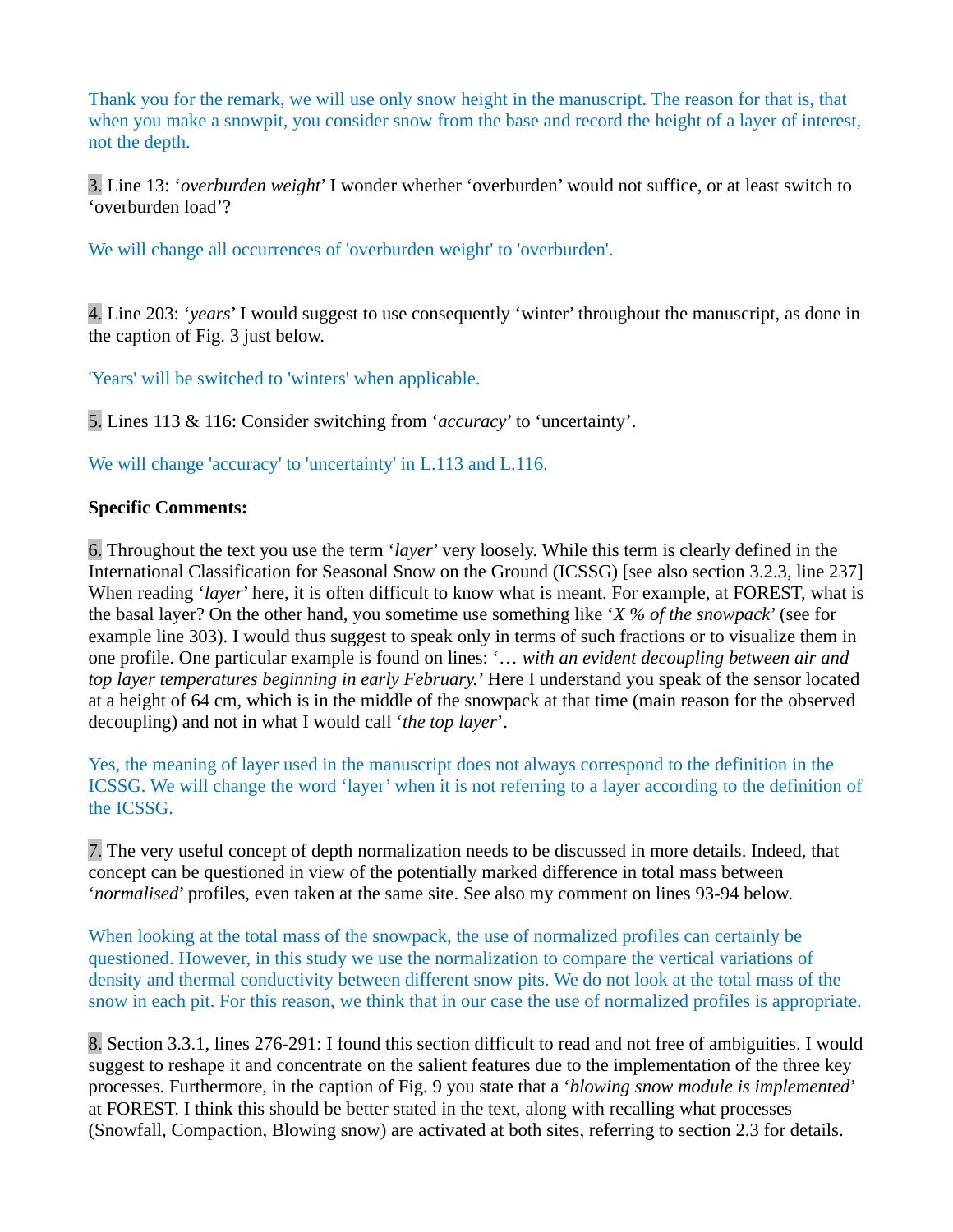We will clearly state in section 3.3.1 what processes have been activated and we will try to make it clearer:

'At TUNDRA, the default version shows reasonable agreement with the observations. In winter 2018– 19, snow height is underestimated by 15 to 20 cm during the accumulation period and the snow disappearance date is 12 days earlier than the observations. For winter 2019–20, there is better agreement between the default version of Crocus and the observations, with a mean negative bias of 10 cm, leading to a modeled melt-out date that is just two days later than the observed date. Simulations with the adjusted version of Crocus (including the processes *Compaction* and *Snowfall*) for TUNDRA show an increased snow height of 10 to 20 cm compared to the default version. For winter 2019–20, this leads to a delayed melt-out that is 15 days later than the observed date while it is closer to observations in winter 2018-19. One striking difference between the two versions is that the snow height fluctuations are dampened in the adjusted version of Crocus due to the reduced compaction and the heavier fresh snow.

Since the meteorological forcing is nearly the same at both sites, it is not surprising that the snow heights modeled by the default version of Crocus at FOREST are very similar to those at TUNDRA. As a result, the modeled snow heights of the default version are lower than the observed snow heights by a factor of 2. Thus, the simulated melt-out date is early by one month for winter 2018–19 and by 16 days for winter 2019–20. The adjusted version of Crocus (including the processes *Compaction*, *Snowfall* and *Blowing Snow*) simulated the snow heights that are much closer to those observed. However, snow heights are still underestimated by 10 cm to 70 cm. The melt-out date is better simulated, with a difference of 9 days in winter 2018–19 and 0 days in 2019–20.'

9. Line 15: '*to some extent*' to be deleted. Having read the discussion and the conclusions I feel the adjustments are site-specific indeed.

We agree that the adjustments likely are site-specific but to which degree needs to be investigated in future studies in order to determine if they are only applicable at this site or at other sites as well. The similarities between our adjustments and those introduced in Barrere et al. (2017), Gouttevin et al. (2018) and Royer et al. (2021) suggest that at least some of the concepts are indeed applicable to different sites. We will rephrase the sentence and replace 'but are site-specific to some extent' with 'but may not be applicable at other sites'

10. Lines 28-39: '*The weather conditions to which Arctic snow is typically exposed differ considerably from conditions in the boreal forest.*' Does '*Arctic snow*' refer to the tundra? I wonder whether the connection to your site in the forest-tundra ecotone could be better linked to the Umiujaq site where weather conditions are almost alike.

We were referring to the general characteristics of snow in the Arctic (north) vs. the boreal forest (further south), not necessarily at the boundary between the two as is the case in our study. To make it clearer, we rewrote this sentence: "The weather conditions to which Arctic snow is typically exposed differ considerably from conditions **generally found** in the boreal forest **further south**."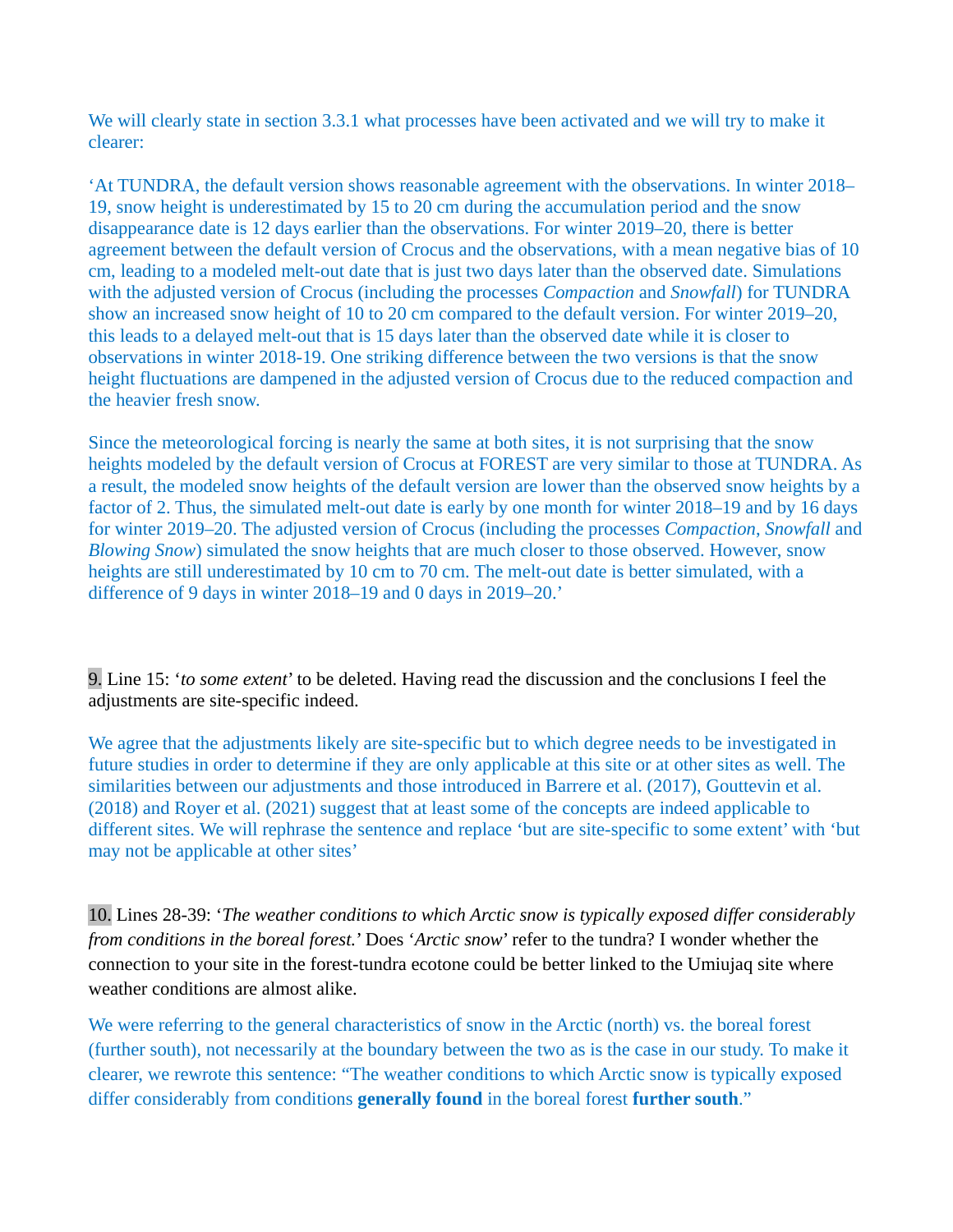11. Lines 80-81: What was the vertical spacing between the needle probes? Was it identical at both sites? And what about the second pole at TUNDRA? Was the latter used in the analysis?

The heights of the needles (measured from the surface of the lichen) was 4, 14, 29, 44, 64 at TUNDRA and 4, 14, 29 and 64 cm at FOREST. We used the second pole at TUNDRA to compare its results with the other pole. As these data were not used in this study, we will delete the reference to the second pole. Instead, we will include the heights of the needles as follows:

"Snow temperature and thermal conductivity were measured at both sites using vertical poles equipped with TP02/TP08 heated needle probes (Hukseflux, The Netherlands)**. At TUNDRA, five needles were installed at heights of 14, 14, 29, 44, 64 cm above the ground, whereas four needles were installed at FOREST at heights of 4, 14, 29 and 64 cm.** The measurement principle[...]"

12. Lines 93-94: '*A 100 cm3 box cutter … and a field scale were used to measure the density profiles.*' At what spacing? Continuously all 3 cm? This is important to note in particular as I assume many more measurements were performed at FOREST than at TUNDRA.

The spacing varied between the snow pits, mostly it was measured continuously at a 3 cm spacing (also at FOREST) but sometimes the spacing was increased to 5 cm. We will mention this in the manuscript:

'**The spacing was mostly 3 cm between measurements but was increased to 5 cm for some snow pits, essentially those with thicker snow**.'

13. Lines 144 & 146: '*we selected a fixed value of 0.05*' Read that way, it sounds it was always applied. It would be very helpful to move up here the remark on lines 146-147.

We will move up L. 146-147 so that it directly follows the statement mentioned. Thanks.

14. Table 1: Why was the long wave component not included?

We did not include the longwave component as no significant differences were observed. In general, radiation should be rather similar between the two sites due to the short distance between them. We further investigated the shortwave part (and showed it in the manuscript), because we assumed some influence of the steep ridge close by in combination with the lower elevation of FOREST resulting in a higher topographic shading. For the longwave counterpart, this should not play a significant role and as the tree density is very low at FOREST, no significant difference in longwave radiation was expected.

We will add a short explanation of why we did not show longwave radiation:

'Due to the low density of trees, no significant differences in longwave radiation were observed'

15. '*difference*': Was it TUNDRA - FOREST or vice versa? It matters wrt the mean and you need to add a 'Δ' in the table header.

Thanks for the remark, it was TUNDRA-FOREST. We will include this in the caption of the table as well as the 'Δ' in the header.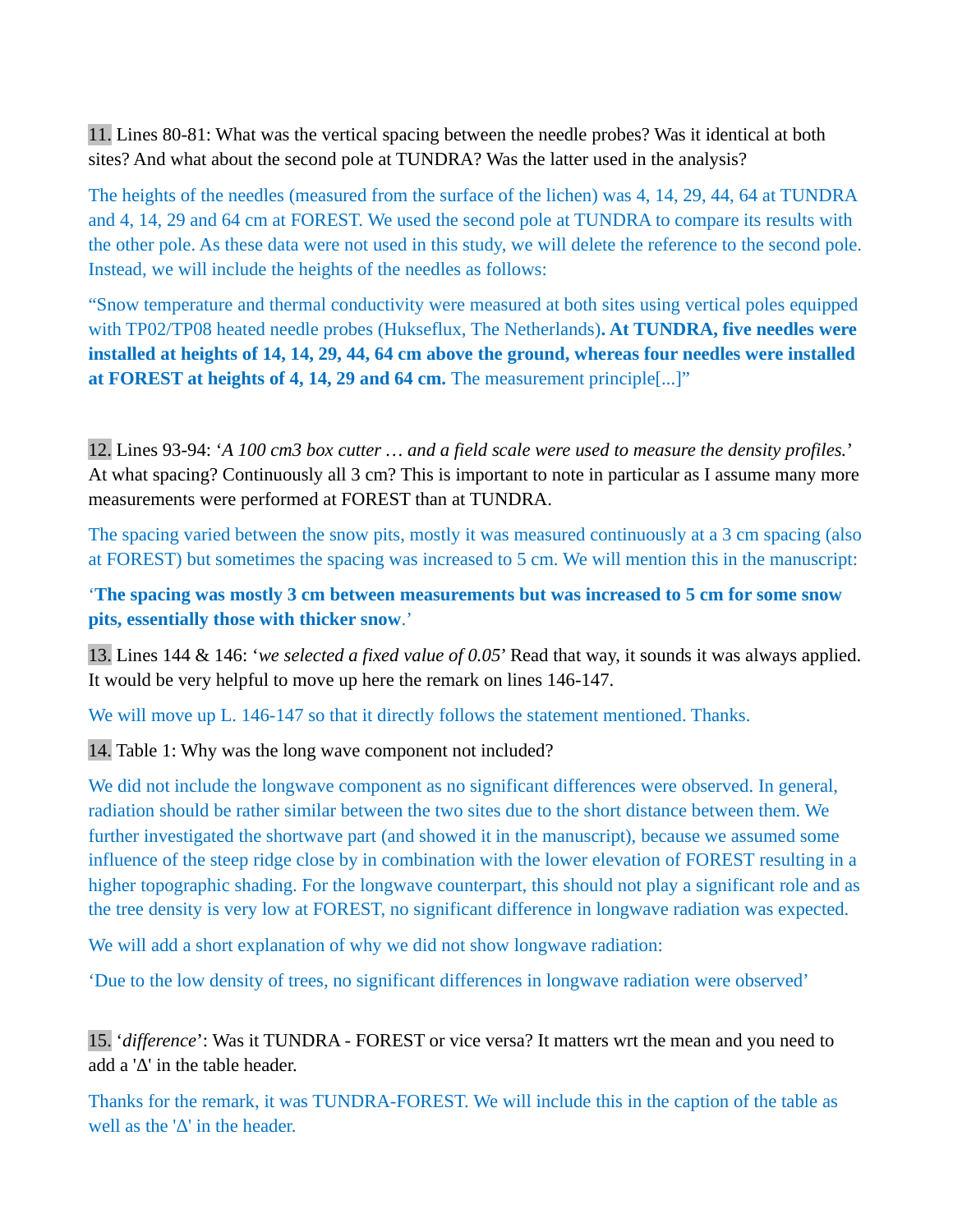16. Line 184: '*fixed threshold of 0.5 °C*' Based on observations?

As we detailed in L. 184-186, the threshold was obtained by comparing manual observations of precipitation type at the nearby airport with the measured air temperature at the site.

17. Line 188: '*specific humidity from TUNDRA*' Is this not questionable in that case. The value of specific humidity influences turbulent fluxes, which may be quite different at both sites.

We agree that the specific humidity has a significant influence on the turbulent fluxes. However, at FOREST there are also measurements of this variable available. Unfortunately, there is only a short period when the instrument worked properly. Thus, we decided not to use the measurements as forcing but instead used them to compare the relative humidity at both sites. We concluded that it was sufficiently similar in order to use the same relative humidity for both sites. See comment 19. in the response to reviewer 2.

18. Line 233: '*melt-freeze forms were often present within these basal layers*' What did trigger these melt-freeze events? Turbulent fluxes? Long wave radiation from the nearby trees? I think this could be of importance when discussing the different processes at work at both sites.

We will include our hypothesis in the paper:

'We hypothesize that the melt-freeze crystals are formed at both TUNDRA and FOREST due to short warm spells at the beginning of the winter. However, at TUNDRA, the high values of the temperature gradient in December and January (compare Figure 11) trigger a more intense recrystallization compared to the FOREST site which and the melt-freeze form disappear at TUNDRA while they remain at FOREST.

19. Line 240: '*similar environments*' Can you clarify how far from the TUNDRA site this may be? This could be included in the methodology section though.

Usually, the snow pits were dug within 500 m of the TUNDRA station. As we were asked by reviewer 1 (comment 18) to include a table containing all the snow pits, we will add the geographic location.

20. Line 241: 'In *order to make the profiles comparable, the snow heights were normalized.*' While I agree this is neat, I question whether it is straightforward wrt to the variability of HS, from winter to winter at TUNDRA, within a winter at FOREST (see Fig. 4.)?

It certainly covers differences in snow height at the different pits and times. However, the idea of the normalized heights is that regions of the snowpack which are subject to the same influences are shown at the same normalized height. For example, the upper parts of the snowpacks are affected by strong winds, incoming radiation and other external influences which are all independent of the snow height. So effectively, even when there are differences in snow height they do not impact the conclusions drawn from the normalized profiles.

21. for Forest, it is more questionable for Tundra as  $\Delta$ HS may be up to 200%

We do not compare snow pits from the beginning of the winter with others from the end. Most of the snow pits were dug in March, so differences are not as high as 200%. Furthermore, the interannual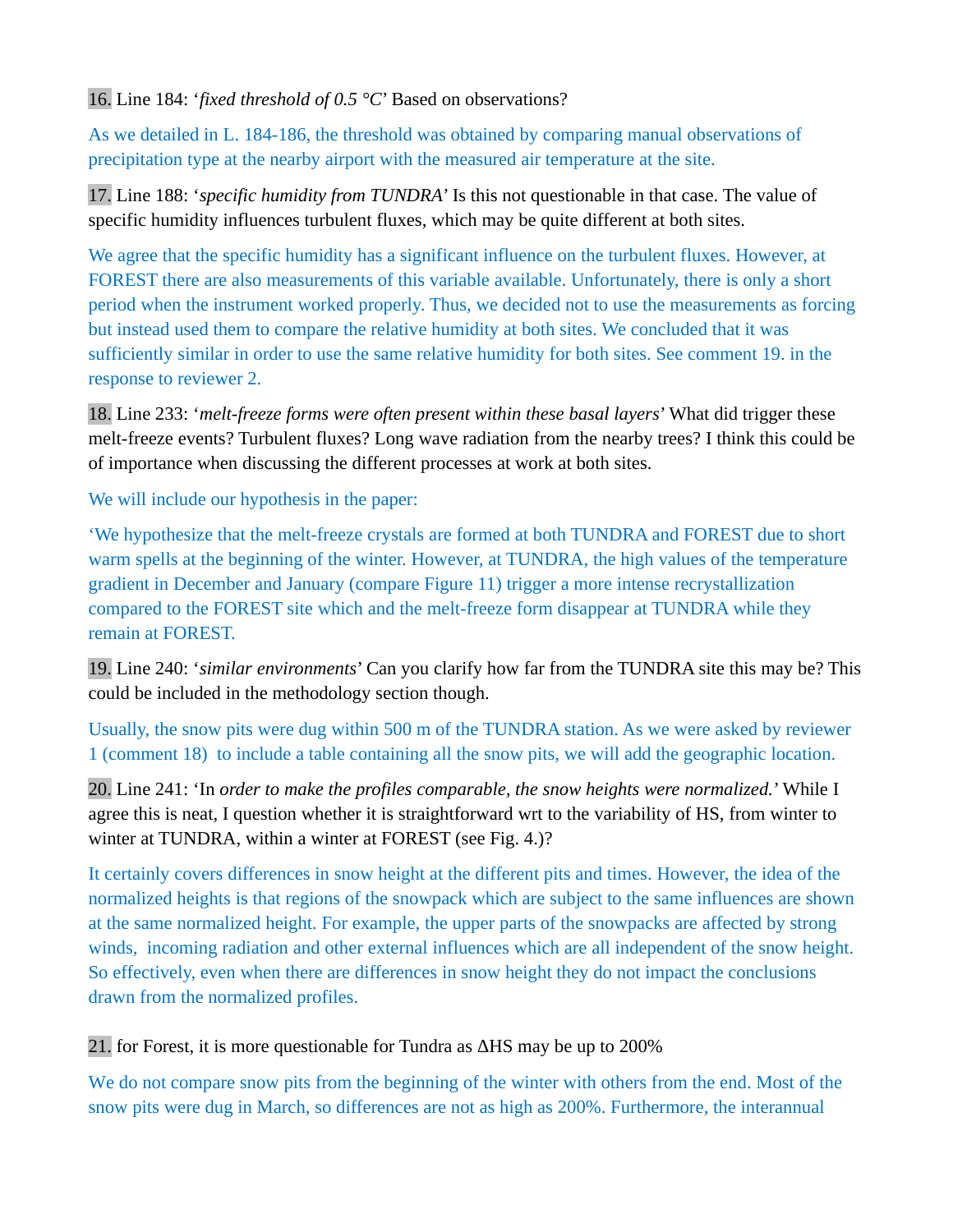comparison of the snow heights at FOREST shows that there is a strong resemblance of the evolution of the snow height from one winter to another.

22. Line 247: '*The scatter …*'Could you also say something about how many profiles did or did not follow the trend of the mean?

It is hard to come up with a definition or criterion that defines when a certain profile follows the trend of the mean or when it does not. We will publish all data, including the snow profiles, so the reader can compare the mean with every single profile directly.

23. Figure 8: It looks like part of the time you show temperatures at either 53 cm (T) or 64 cm (F) the sensors where not covered by at least 10 cm of snow. Please clarify or adjust the figure.

First, please note that the snow height is not necessarily the same at the snow gauge and where the snow temperatures are measured. Nonetheless, at the beginning of the period where we show the temperatures at 64 cm, the sensors might not be covered with 10 cm of snow. At FOREST, there is no time-lapse camera and at TUNDRA it is a several meters away from the post, so visual inspections of the snow height at the posts are either impossible (FOREST) or rather difficult (TUNDRA). Therefore, we mostly relied on temperature measurements themselves and decided to show the temperatures when a significant decoupling from air temperature took place. As measurements were taken every other day at 5 AM, heating through solar radiation is not an issue.

24. Lines 295-296: '*This mismatch between observations and simulation is due to the transport of snow by wind.*' It is not clear to me whether you refer to a modeled or an observed (how?) event. Please clarify.

Here we refer to observed transported snow and those events were determined using the time-lapse cameras. We will clarify this in the manuscript:

"This mismatch between observations and simulation is due **to observed events of snow transport** by wind."

25. Line 298: '*The mean observed density profiles …*' You need to explain how modeled profiles are averaged here. You do so in the caption only … and how is not at all clear to me. Please clarify.

For the mean modeled profiles, we considered the months of January to March in the years 2017 to 2020 and took one profile each week during these periods. The mean is then obtained by normalizing each profile and taking the mean. We will add a description of this procedure to the text:

'[...]' to the default and adjusted model runs in Figure 10. **For calculating the mean of the simulated profiles, one profile per week during the months January through March from 2017 to 2020 was taken, normalized and then the average profile was calculated.**

26. Line 318: '*The impact of air temperature differences on snow cover was modest, …*' What about the impact of turbulent fluxes? And what about incoming long wave?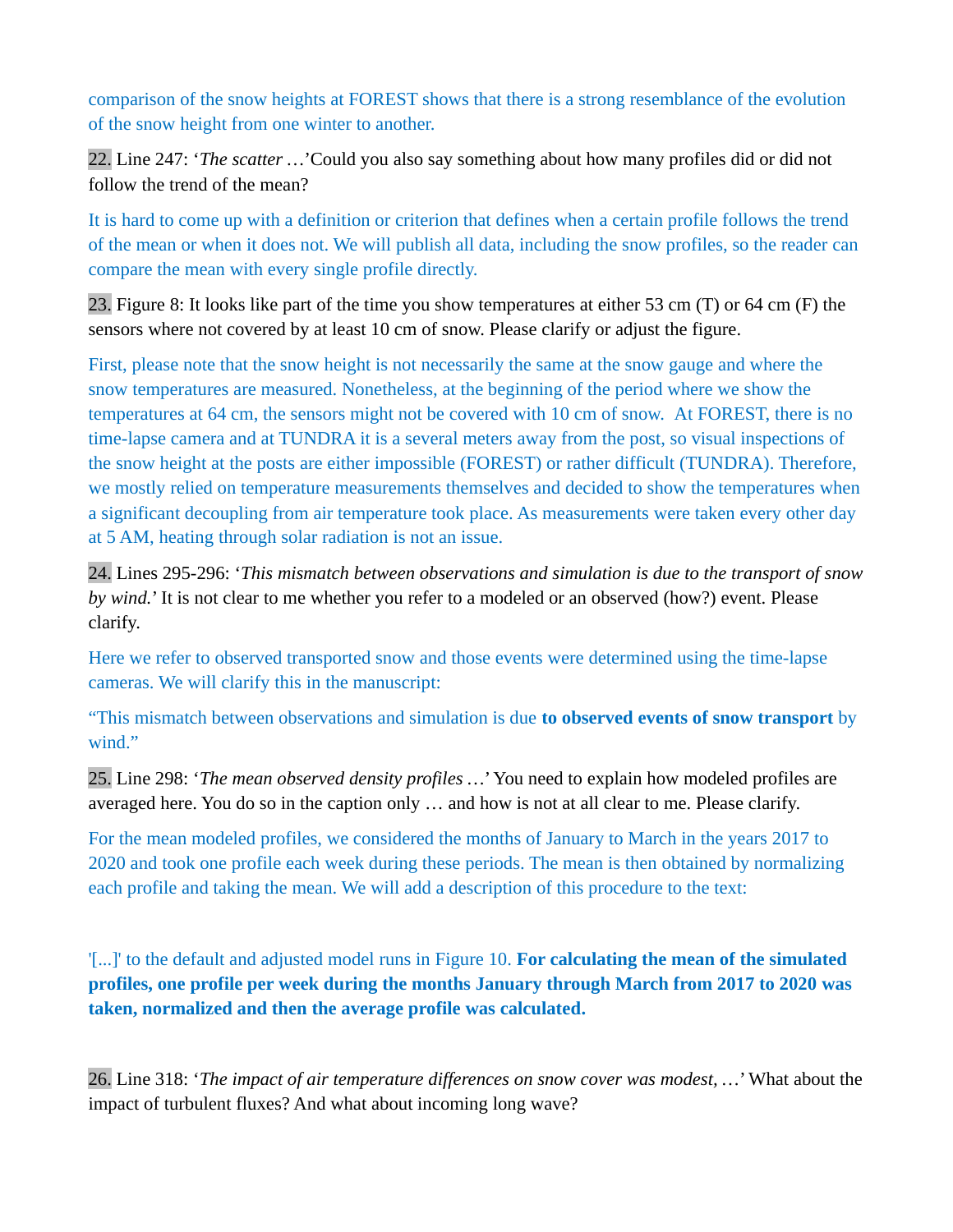There may arise differences in turbulent fluxes due to differences in wind speed, but as the turbulent fluxes are rather small, possible differences are even smaller and most likely negligible.

The same applies to the incoming longwave radiation, there are only very small differences between the sites. And given the close proximity of the FOREST site to the TUNDRA site, no large difference in long wave radiation are to be expected.

The only forcing variable that significantly differs is the wind speed and two distinct datasets were used for this variable for the two sites.

27. Line 330: '…*, snow is continuously transported from the upper parts …*' Confirmed by measurements of wind direction?

The prevailing wind direction is west, from the Hudson Bay. However, wind direction is still often such that it allows snow to be transported from the upper parts of the valley to its lower parts. Additionally, photos from the time-lapse cameras confirmed that snow is being transported in the direction towards the lower parts of the valley.

28. Line 341: '…, soil freezes earlier in the winter.' I may miss a point here, but from Fig. 4 the snow depth does not seem to be significantly different in early winter. Later on I agree. Could there be other reasons for this early and deeper freezing?

It is true, the difference is smaller but still it does make a difference for the freezing of the soil. However, there are also other reasons such as the higher soil water content at FOREST (see Figure 1 and 2)



Figure 1: Time series of the soil temperature and the soil water content at FOREST at depths 9 cm, 15 cm, 27 cm, 39 cm, and 50 cm for the year 2019.

Also, there is more organic litter of low thermal conductivity under taller vegetation (see Gagnon et al. 2019). This further slows down soil cooling.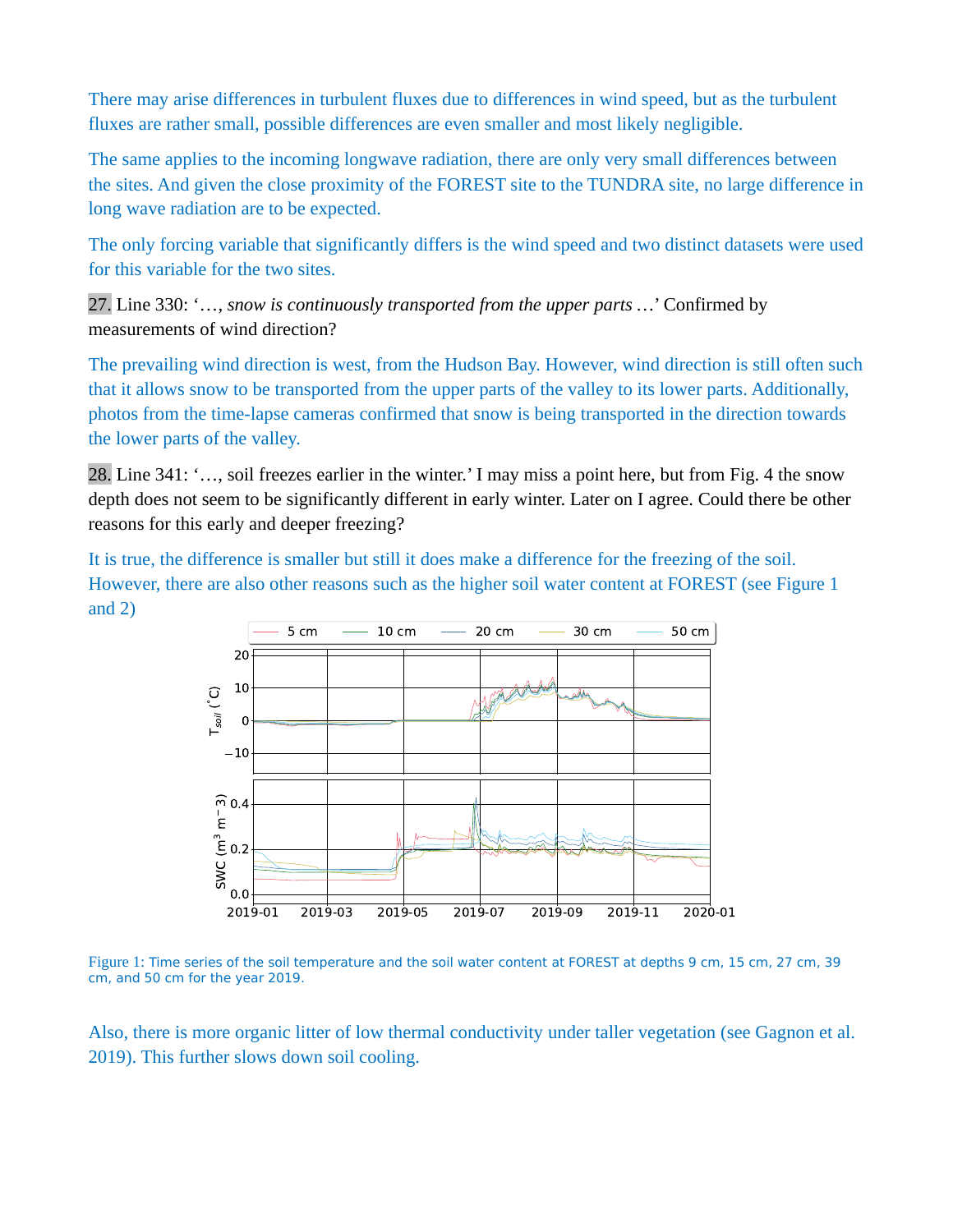

Figure 2: Time series of the soil temperature and the soil water content at TUNDRA at depths 5 cm, 10 cm, 20 cm, 30 cm and 50 cm.for the year 2019.

As the different snow cover is not the only reason for the later freezing, we will change the wording in L. 341:

**'In part** due to the reduced snow height and fairly similar snow thermal conductivity, soil freezes earlier in the winter.'

29. Figure 11: Is the sign of the temperature gradient correct? I would expect the contrary assuming the vertical axis is taken positive upwards.

The sign of the gradient depends on the definition i.e. whether the temperature at the upper measurement height is subtracted from the temperature of the lower one or vice versa. Here, we subtract the temperature at the upper height from the temperature at the lower height. We will clarify this in the caption of the figure:

"Positive gradients indicate higher temperatures close to the ground surface than in higher snow layers."

30. Line 392: '… *the solution may be to actually include them in models.*' … which has been actually done here:

*Jafari, M., Gouttevin, I., Couttet, M., Wever, N., Michel, A., Sharma, V., Rossmann, L., Maass, N., Nicolaus, M., and Lehning, M.: The Impact of Diffusive Water Vapor Transport on Snow Profiles in Deep and Shallow Snow Covers and on Sea Ice, Front. Earth Sci., 8, 25 pp., https://doi.org/10.3389/feart.2020.00249, 2020.*

I am not saying it works in Arctic snow though.

Thank you for the remark, however, Jafari et al. (2020) only included diffusive water vapor transport while convective transport is believed to be the main process (Trabant and Benson, 1972). We will include this reference together with another one (Simson et al. 2021) and state that first attempts were already made to address this issue.